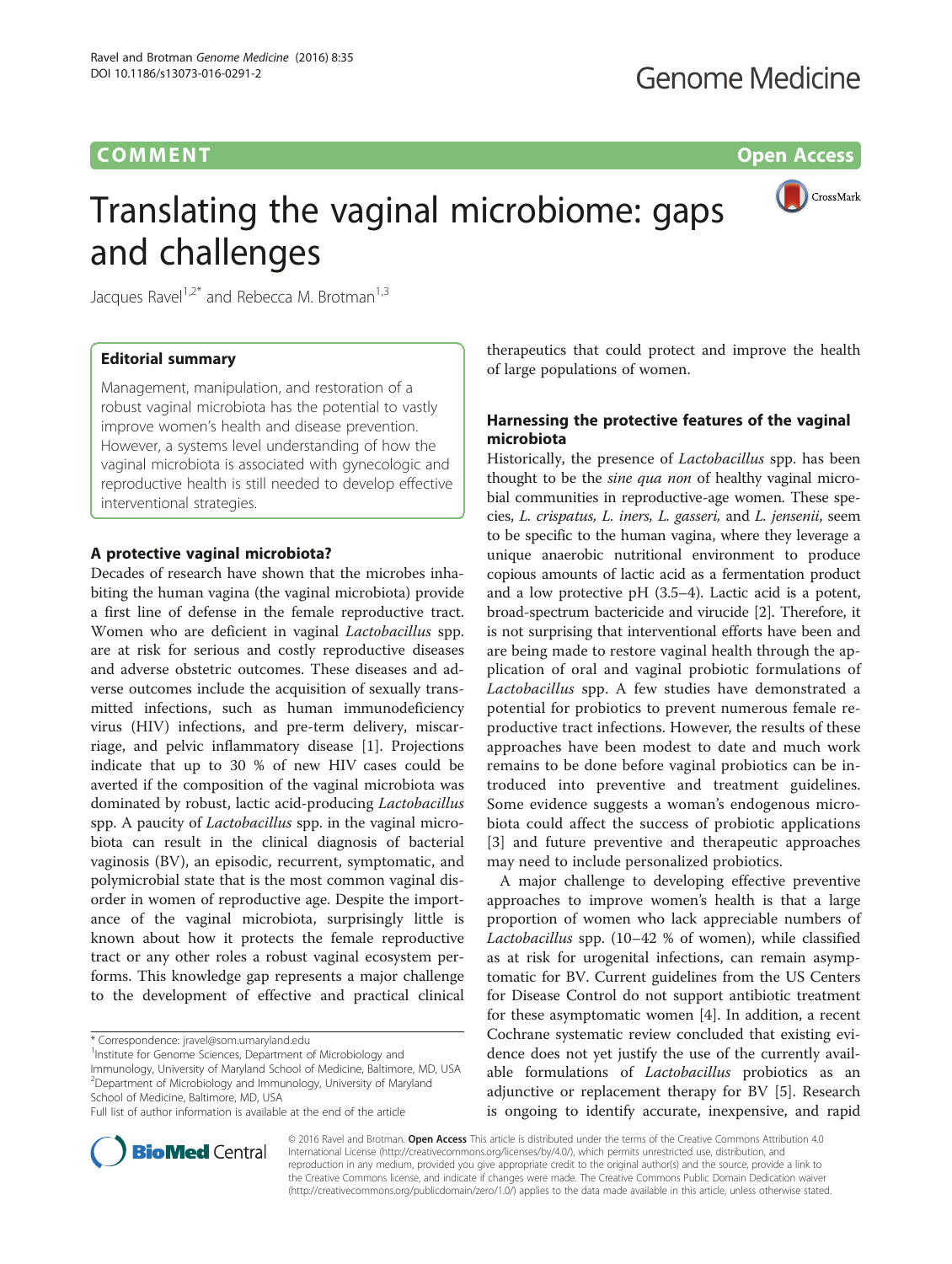diagnostic approaches that reflect the health of the vaginal microbiota, as well as strategies to rationally select the most useful probiotic species, strains, or combinations of these bacteria for maintaining healthy vaginal microbiota and preventing and treating BV. Researchers are also investigating probiotics mechanisms of action and whether it is necessary to have these species colonize the vagina or whether they can simply act temporarily to facilitate the restoration of a Lactobacillusdominated and low pH microenvironment. The development of strategies to reseed the vagina with beneficial microorganisms is further complicated by the results of longitudinal studies that have shown that the vaginal microbiota in some women is highly dynamic, going through states during which Lactobacillus spp. are lacking [[6\]](#page-2-0). These states vary in frequency and duration and are therefore associated with varying levels of risk for urogenital infections [[6\]](#page-2-0). Interestingly, the vaginal microbiota becomes far more stable during pregnancy, although the level of stability depends in part on the composition of the microbiota before pregnancy and the lack of menses [[7, 8](#page-2-0)]. Overall, the drivers of vaginal microbial community dynamics and instability are poorly understood. Our ability to exploit the protective features of the vaginal microbiota in the future will largely depend on the development of rapid microbiota characterization tools that could be predictive of a women's vaginal microbiota longitudinal profiles and used to anticipate risk to urogenital infections and decide if restoring a protective vaginal microbial environment is necessary. A systems level approach is essential to assess all of the components of the vaginal microenvironment and their interactions with the genetics, metabolic activities, and immunity of the host and with the genetics and functions of the vaginal microbiota, as well as their interactions with extrinsic factors such as the behaviors, hygiene, and diet of the host.

## Shaping the vaginal microbiota

The human host is constantly struggling with its need to tolerate beneficial microbes while being able to distinguish and eliminate sometimes similar microbes that are pathogenic. We still have an incomplete understanding of this balancing act, which requires an evolved and complex recognition system at the mucosal surfaces that combines innate and adaptive immune responses. This delicate and sophisticated system is believed to be shaped early on in life through exposure to key microorganisms. Our immune system, which has a role in controlling the diversity and abundance of microorganisms in the body, is in some way also shaped by these microorganisms [[9](#page-2-0)]. This circular framework has been ignored over the years and should be reconsidered so that we can try to maximize the success of novel translational approaches. We hypothesize that exposure to the 'right'

microbiota at birth, or soon after birth, could be critical to developing and maintaining a lifelong healthy vaginal microbiota. In a recent study in which infants born by cesarean section were exposed to the mother's vaginal microbiota at birth, this exposure led, at 30 days postdelivery, to partial reconstitution of the infant's microbiota at most body sites to a composition similar to that of the microbiota of babies born vaginally; however, the vaginal microbiota of the newborn girls was not investigated [\[10\]](#page-2-0). It is important to stress that this work is highly preliminary as it involved only a small number of infants. Additional research is required to define which mothers would benefit from the practice and which vaginal microbiota have optimal beneficial effects before the practice of exposure to their mothers' vaginal microbiota can be recommended for babies born by cesarean section.

The host–microbe relationship might also be regulated by host innate and adaptive immune factors, which could act against colonization by non-indigenous microbial strains and in some cases trigger symptoms such as those associated with BV. Under this paradigm, early exposure to a non-Lactobacillus-dominated vaginal microbiota could lead to host tolerance and a stable long-term association with this type of vaginal microbiota. This tolerance could explain the absence of BV symptoms in some women who lack vaginal Lactobacillus spp. Reshaping the vaginal microbiota in the reproductive years to one that is dominated by *Lactobacillus* spp. might then present many challenges, as colonization with other microbes, even those considered to be beneficial, might face an adversely trained immune system. Therefore, a one-solution-fits-all approach is very likely to fail for most women with a suboptimal at risk vaginal microbiota. A more personalized approach that matches the treatment to the vaginal microbiome and probably also to the genome of the host should be investigated.

Future interventions might need to take advantage of a window of opportunity at birth, or soon after delivery, to seed the vaginal microbiota of a newborn girl, particularly when her mother carries a vaginal microbiota identified as being associated with a high risk of urogenital infections or that is not very robust. Possibilities in this area involve modifying the mother's vaginal microbiota during or even prior to pregnancy or exposing the newborn girl to beneficial natural [\[10](#page-2-0)] or synthetic vaginal microbiota or probiotic mixtures immediately after birth. The right intervention should help the newborn girl build tolerance to beneficial vaginal microbes. However, far more research is needed to first define whether each type of vaginal microbiota is beneficial or not and determine the role of a mother's vaginal microbiota in the establishment of her daughter's microbiota and its impact on the child's future gynecologic, obstetric, and general health outcomes.